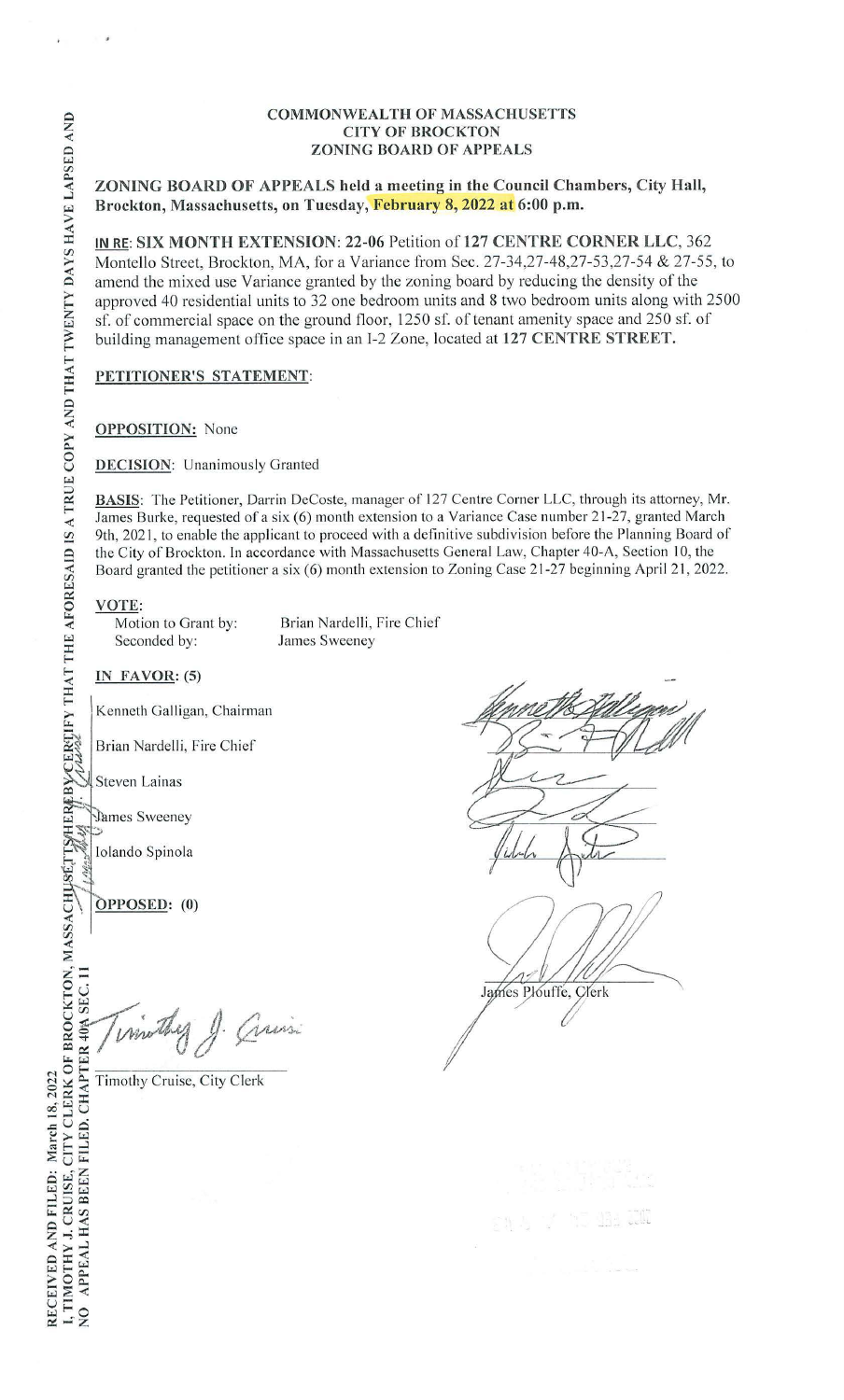**ZONING BOARD OF APPEALS held a meeting in the Council Chambers, City Hall, Massachusetts, on Tuesday, February 8, 2022 at 6:00 p.m.** 

**IN RE: 22-07** Petition of **ALEXANDER BURRELL,** 227 Linwood Street, Brockton, MA, for Art. III, Sec. 27-20, to construct a detached garage which exceeds to allowed size in an R-1-C Zone, located at **227 LINWOOD STREET** 

**PETITIONER'S STATEMENT:** Owner, Alexander Burrell, presented to the Board, Exhibit A, Plot Plan, and Exhibit B, Floor Plans. Mr. Burrell stated he wanted to construct a two-story detached garage and due to the square footage exceeding the floor size of his dwelling, needed approval from the Zoning Board.

**OPPOSITION:** None

**DECISION:** Unanimously Denied

**BASIS:** After reviewing the application, plans, information submitted, individual site visitations by the Board members and giving due consideration to testimony given at the public hearing, the Board found that the Petitioner failed to demonstrate a hardship at the site to allow for the construction of the proposed garage type structure in the R-1-C zone. The petitioner failed to provide the floor area size of the current dwelling on the submitted plans that were difficult to read but stated the house floor area was approximately 2200 sq. ft, Section 27-25 (2) controls the size of the accessory structure in addition to the use, and that of the size of the floor area of the garage is limited to 30% of the floor area of the first floor of the single-family house currently at the locus. Additionally, the definition section of Section 27-61 states that a private garage is a "detached, or attached accessory building used only for the storage of private passenger vehicle owned or rented", as such, private vehicle storage is the sole use permitted in a private garage, not to include the petitioner proposed additional uses of the structure.

VOTE: Seconded by: Steven Lainas

S Motion to Grant by: Brian Nardelli, Fire Chief

ANY APPEAL MUST BE MADE WITHIN  $20$  DAYS FROM THIS DATE FEB 2.4 *OR*) PURSUANT TO M.G.L.C. 40A SECTION 17.

IN FAVOR: (0)

**OPPOSED:** (5)

Kenneth Galligan, Chairman

Steven Lainas

**§5** ; James Sweeney

Experience Distribution Steven Lainas<br>  $\frac{2}{3}$  Steven Lainas<br>
Steven Lainas<br>
Steven Lainas<br>
James Sweeney<br>
Lolando Spinola<br>
Compared on the Manuscript<br>
Compared on the City Cler<br>
Compared on the City Cler<br>
Compared on th **Turnsthey** J. Cruise

James PKuffe, Clerk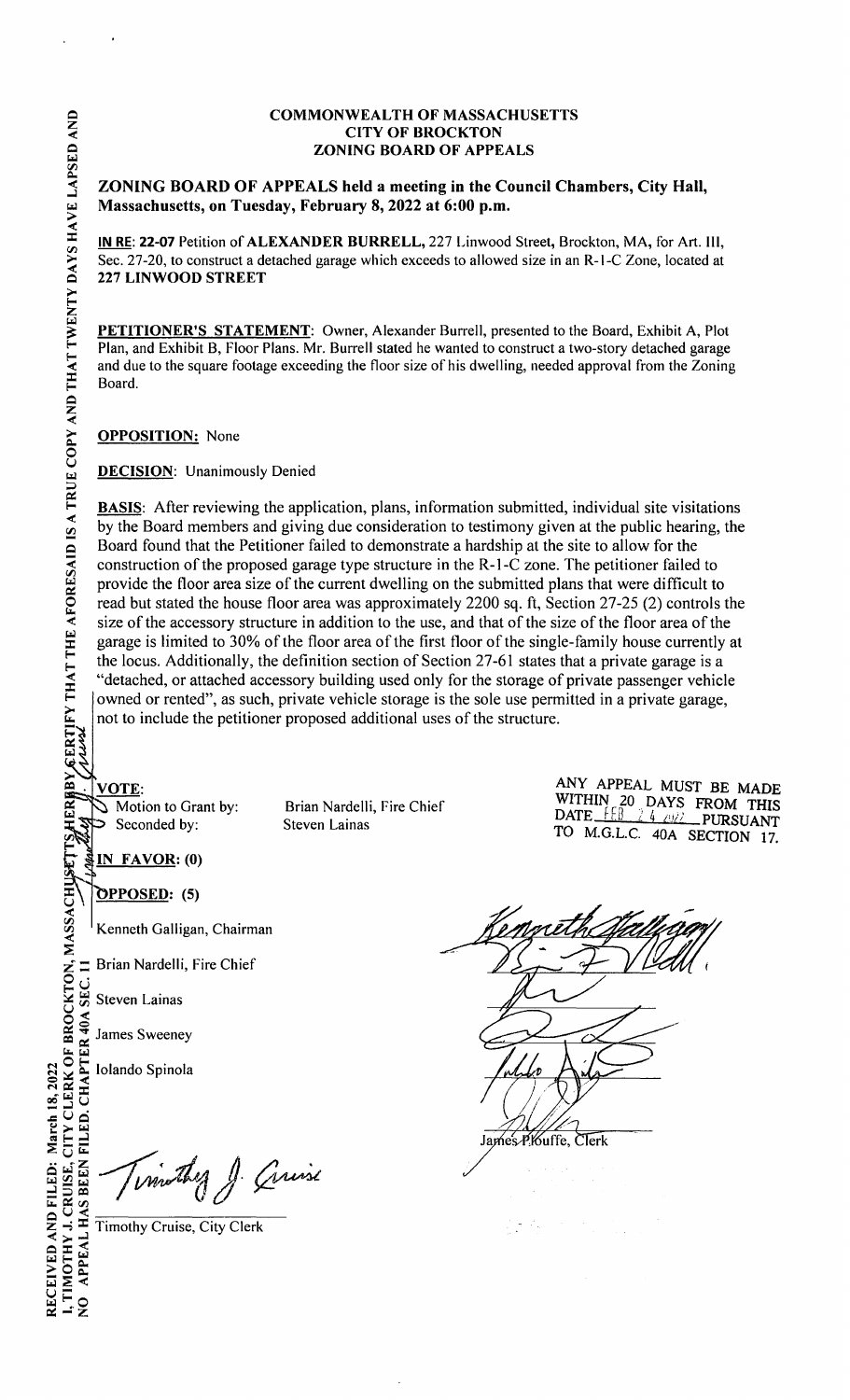**ZONING BOARD OF APPEALS held a meeting in the Council Chambers, City Hall, Brockton, Massachusetts, on Tuesday, February 8, 2022 at 6:00 p.m.** 

**IN RE: 22-08** Petition of **JOSE A. CARDOSO,** 9 Skinner Street, Brockton, MA., to construct a fire escape lacking setbacks in an R-2 Zone, located at **9 SKINNER STREET.** 

**PETITIONER'S STATEMENT:** Owner, Jose A Cardoso, presented to the Board, Exhibit A, Plot plan and Exhibit B, Design Plans. Mr. Cardoso stated he wanted to construct a suitable second means of egress in case of emergency from the second floor .

# **OPPOSITION:** None

**DECISION:** Granted with stipulations. 1. the building shall contain no more than two (2) living dwelling units. 2. The current escape ladder on the north side of the dwelling shall be removed.

**BASIS:** After reviewing the application, plans, information submitted, individual site visitations by the board members and giving due consideration to testimony given at the public hearing, the Board found that a hardship exists at the locus due to the unusual, unique size and shape of the property that has existed prior to current zoning of 1967 and the lot. The requested dimensional relief to allow for the installation of a fire escape, rear stairway to enhance the emergency access and exit to the second-floor apartment may be granted without substantial detriment to the public good and without nullifying or substantially derogating from the intent or purpose of such ordinances, re. 27-9, 27-17. As a stipulation related to the granting, the Board stipulated and the Petitioner agreed that the building shall contain no more than two (2) living dwelling units and the current escape ladder on the north side of the dwelling shall be removed

ANY APPEAL MUST BE MADE WITHIN 20 DAYS FROM THIS **VOTE:**<br>
Motion to Grant by: Brian Nardelli, Fire Chief<br>
Seconded by: James Sweeney James Sweeney and SECTION 17. Seconded by: James Sweeney **ights and the State of A.G.L.C. 40A SECTION 17.**<br>Seconded by: James Sweeney **if B** 2  $\downarrow$  202

**FAVOR: (5)** 

Kenneth Galligan, Chairman

Brian Nardelli, Fire Chief

Steven Lainas

James Sweeney

Iolando Spinola

OPPOSED: (0)

arin

Timothy Cruise, City Clerk

James Mouffe, Clerk */*  $\sim$  . .  $\mathbb{R}^2$ 

I, TIMOTHY J. CRUISE, CITY CLERK OF BROCKTON, MASSACHUSETTS HEREBY CERTIFY THAT THE AFORESAID IS A TRUE COPY AND THAT TWENTY DAYS HAVE LAPSED AND<br>NO APPEAL HAS BEEN FILED. CHAPTER 40A SEC. 11 ////////////////////////////// RECEIVED AND FILED: March 18, 2022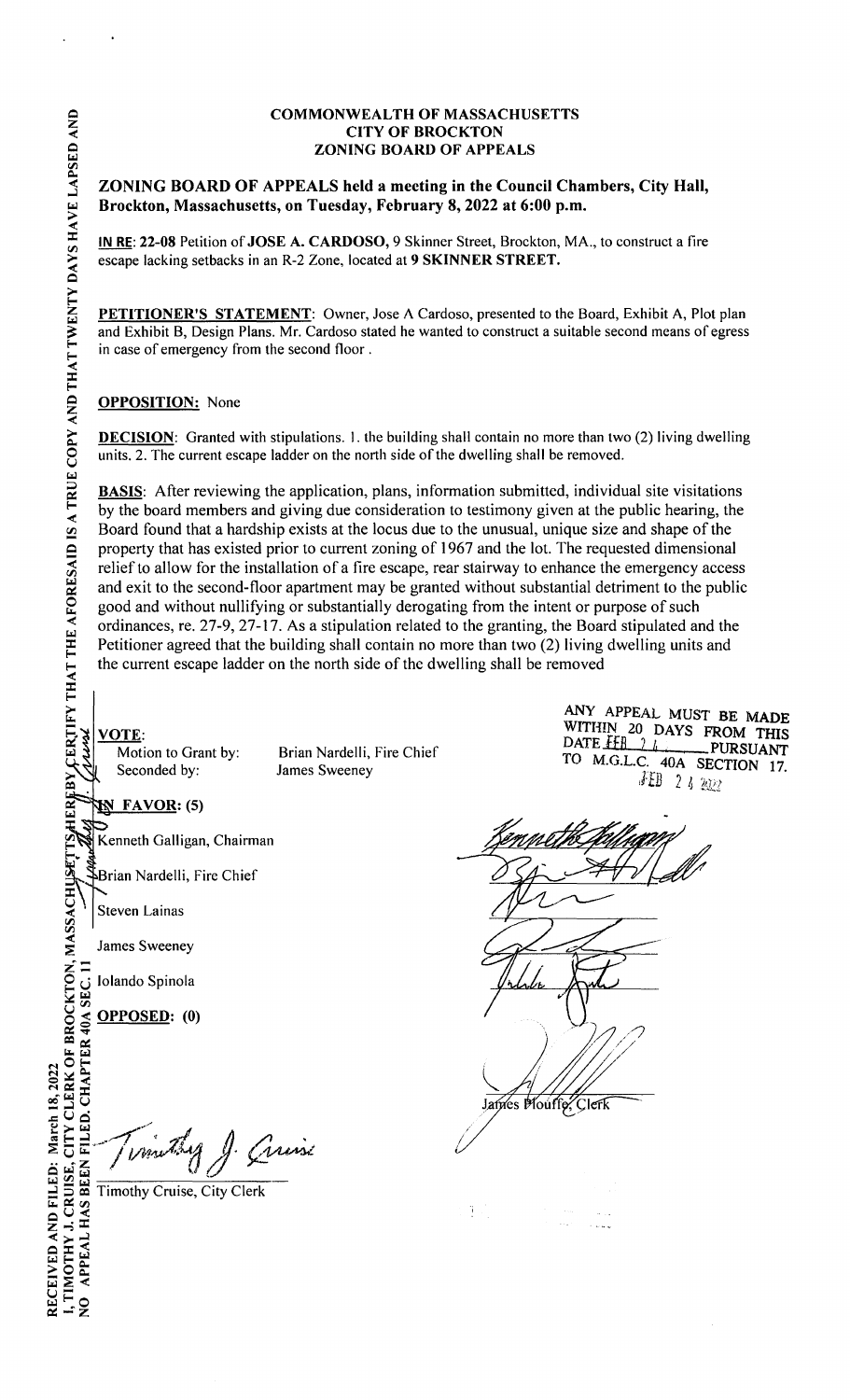## **ZONING BOARD OF APPEALS held a meeting in the Council Chambers, City Hall, Brockton, Massachusetts, on Tuesday, February 8, 2022 at 6:00 p.m.**

**IN RE: 22-09** Petition of **DIEULIFAITE** & **BERLANGE JEAN,** 30 Kennedy Circle, South Easton, MA, for a Variance from Art.III, Sec. 2710, Table 2 & Art. IV, Sec. 27-29, to be allowed four (4) residential apartments on the second floor in a commercial C-2 Zone. Petitioner also seeks to convert existing building into 100 seat restaurant that lacks green space and required parking spaces for same, but has legal contract in writing to have additional shared parking with abutting church in a C-2-Zone, located at **1159 MAIN STREET.** 

# **PETITIONER'S STATEMENT:**

# **OPPOSITION:** None

**DECISION:** Granted to withdraw

**BASIS:** The Petitioner requested to withdraw from the scheduled hearing prior to the start of the hearing as a matter of right.

/

**VOTE:**  Motion to Grant by: Seconded by:

**IN FAVOR:(5)** 

Kenneth Galligan, Chairman

Brian Nardelli, Fire Chief

**Steven Lainas** 

Yames Sweeney

Iolando Spinola

**<u><b>PPOSED</u>**: (0)</u>

Circuise Wire

Timothy Cruise, City Clerk

James Plouffe.  $\ell$ lerk

**WEREBY GERTIFY THAT THE AFORESAID IS A TRUE COPY AND THAT TWENTY DAYS HAVE LAPSED AND** I, TIMOTHY J. CRUISE, CITY CLERK OF BROCKTON, MASSACHUSETTS NO APPEAL HAS BEEN FILED. CHAPTER 40A SEC. 11 RECEIVED AND FILED: March 18, 2022